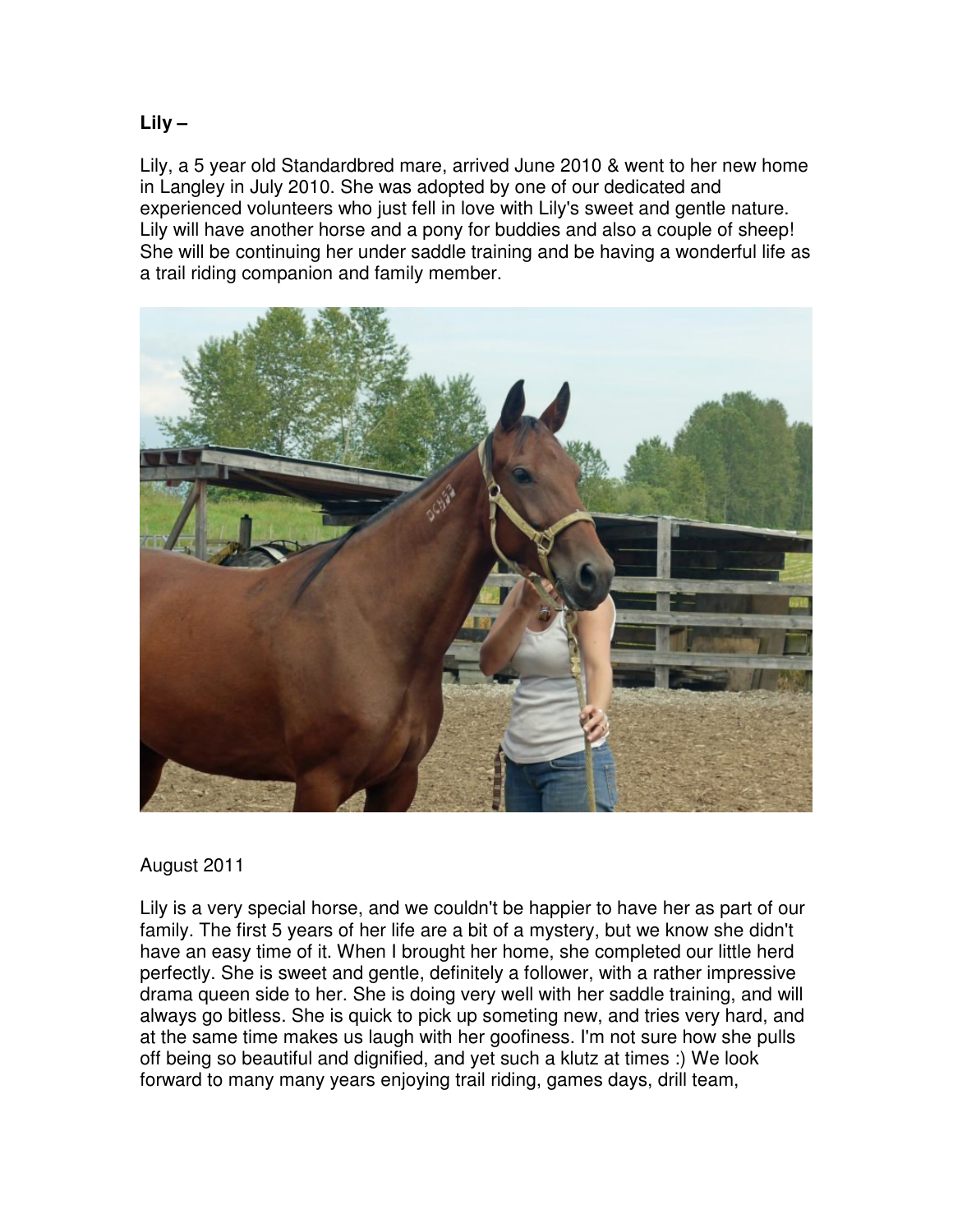hoofball, who knows, maybe some cattle penning or dressage! We know she will do it all with flair!

Melody